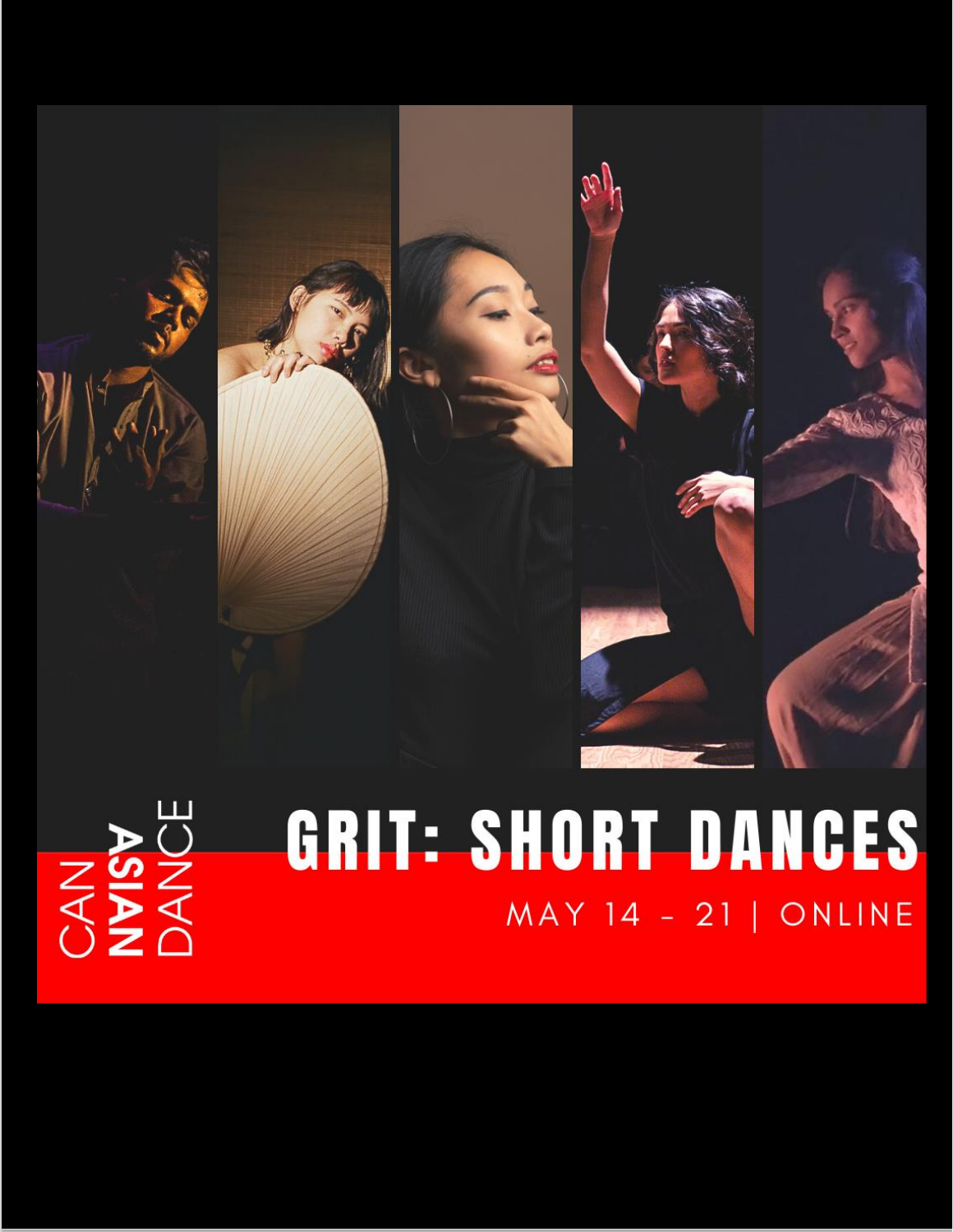**SAN<br>SAN<br>SAN** 

**ARTISTIC DIRECTOR** Denise Fujiwara

**GENERAL MANAGER**

Adina Herling

#### **SOCIAL MEDIA & MARKETING MANAGER**

Hayley Goldenberg

#### **BROADCAST TECHNICIAN**

Adam Germain

#### **BOOKKEEPER**

Karen Bennedsen

#### **GRIT SELECTION COMMITTEE**

Denise Fujiwara, David Norsworthy, Atri Nundy, Diana Reyes

#### **POST-SHOW TALK MODERATOR**

Kunji Ikeda

### **BOARD OF DIRECTORS**

Coman Poon (President), David Gonzales, David Norsworthy

These films were shot in Toronto, Mississauga, Hamilton, and Tobermory, Ontario. We acknowledge, with deepest gratitude, the ancestral caretakers of these lands; the Mississaugas of the Credit, the Six Nations of the Haudenosaunee Confederacy, the Wendat, and the Chippewa First Nations.

#### **All works are 2021 world premieres commissioned by CanAsian Dance [www.canasiandance.com](http://www.canasiandance.com/)**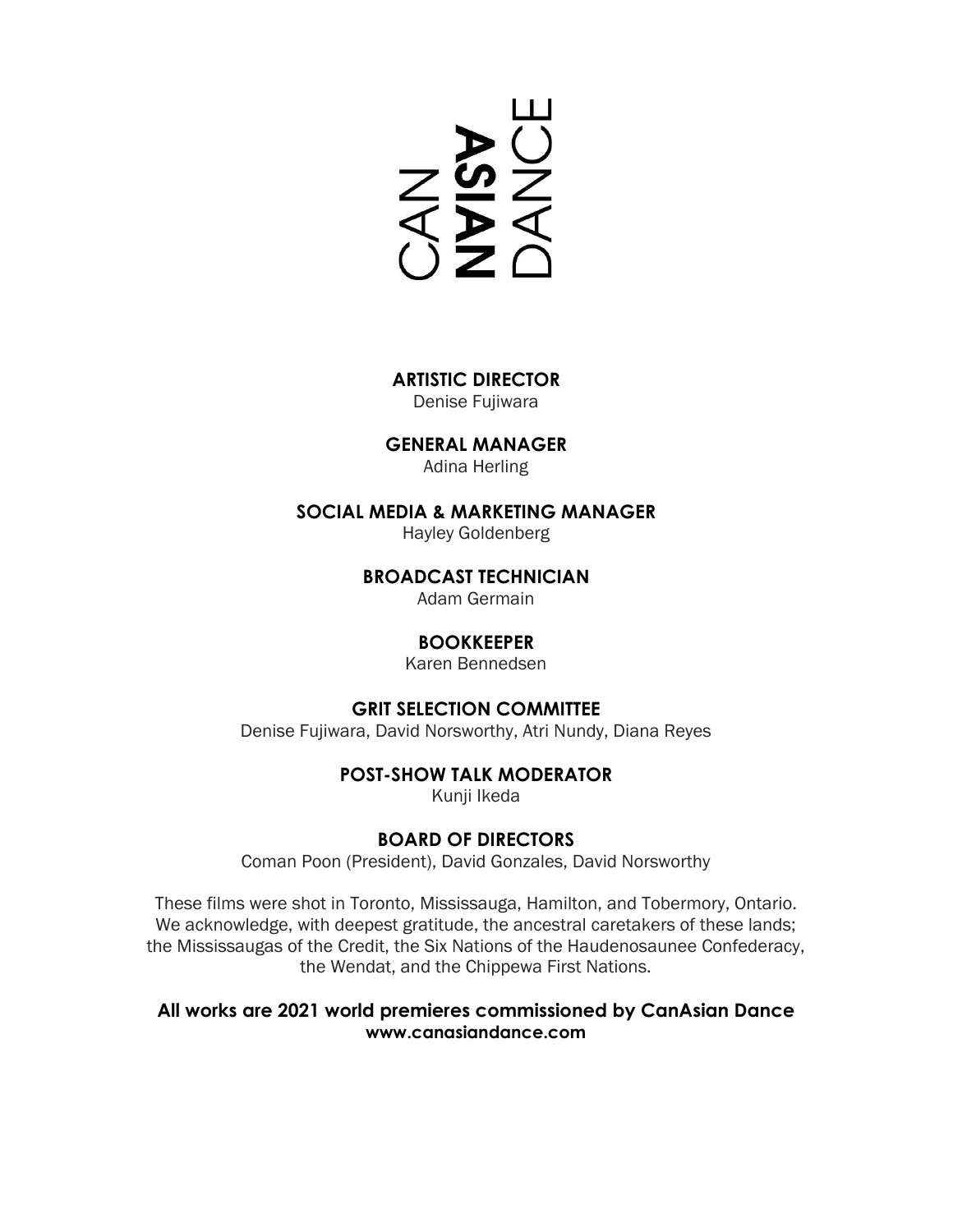# **GRIT: Short Dances**

A bit of grit under an oyster's shell can evolve into a luminous pearl, and Grit is the quality that allows a choreographer to take an abstract idea through a rigorous developmental process during a global pandemic to create a dance.

Five choreographers, Tanveer Alam, Mayumi Lashbrook, Kin Nuien, Elvina Raharja, and Purawai Vyas each took a burning idea and an Asian perspective, collaborated with talented filmmakers and dramaturgs, and transformed those ideas into the realm of the human body in motion, and onto the screen.

# **Defined by Bone**

| Choreographer and Performer | Mayumi Lashbrook |
|-----------------------------|------------------|
| Dramaturg                   | Nina Lee Aquino  |
| Filmmaker and Editor        | Henry Mak        |
| Sound Designer              | Yobi Alan        |
| Costume Designer            | Joyce Padua      |
| Sound Recordist             | Mikaela Demers   |

A story of adaptation and resilience, *Defined by Bone* gives an intimate look into a sliver of Canadian history. Mayumi unfolds an intergenerational narrative, intersecting dance and theatre. It brings together the muscles of Canadian history, the blood of Japanese ancestry and the bones of a story written in prejudice. Defined by Bone is a reclaiming of history, contextualizing what is carried forward in our communal mosaic.

To learn more about the prejudicial actions towards Japanese Canadians and honour those affected, here are a selection of resources: the Nikkei National Museum & Cultural Centre (Burnaby), National Association of Japanese Canadians or the Japanese Canadian Cultural Centre (Toronto).

*Thank you to: Tatsumi Sumioka, Nancy Sumioka-Lashbrook, Lisa Emmons, Tawiah M'Carthy, David Yee, Andrea Nann, Sylvie Bouchard, Denise Fujiwara, Kevin A. Ormsby, Kunji Ikeda, and Mark Madsen.*

# **Chitra**

| Choreographer and Performer | Purawai Vyas                 |
|-----------------------------|------------------------------|
| Dramaturg                   | Suma Nair                    |
| Musician (Nattuvanar)       | Neena Jayarajan              |
| Videographer and Editor     | Sid Sawant; OnUp Productions |

The sanskrit word, *chitra*, translates to picture and is the name of a lunar constellation that is symbolized by the transformative process in creating a bright jewel. Like the heat, pressure and tension needed in the creation of a bright jewel, my body has often experienced moments of discomfort, and confusion to seek balance, connection, and self-expression. Through the framework of rhythmic exchange, *chitra,* investigates a dialogue between a musician and dancer as well as an internal push/pull or confusion of a body negotiating between pre-conceived structures and the curiosity to explore beyond what is know.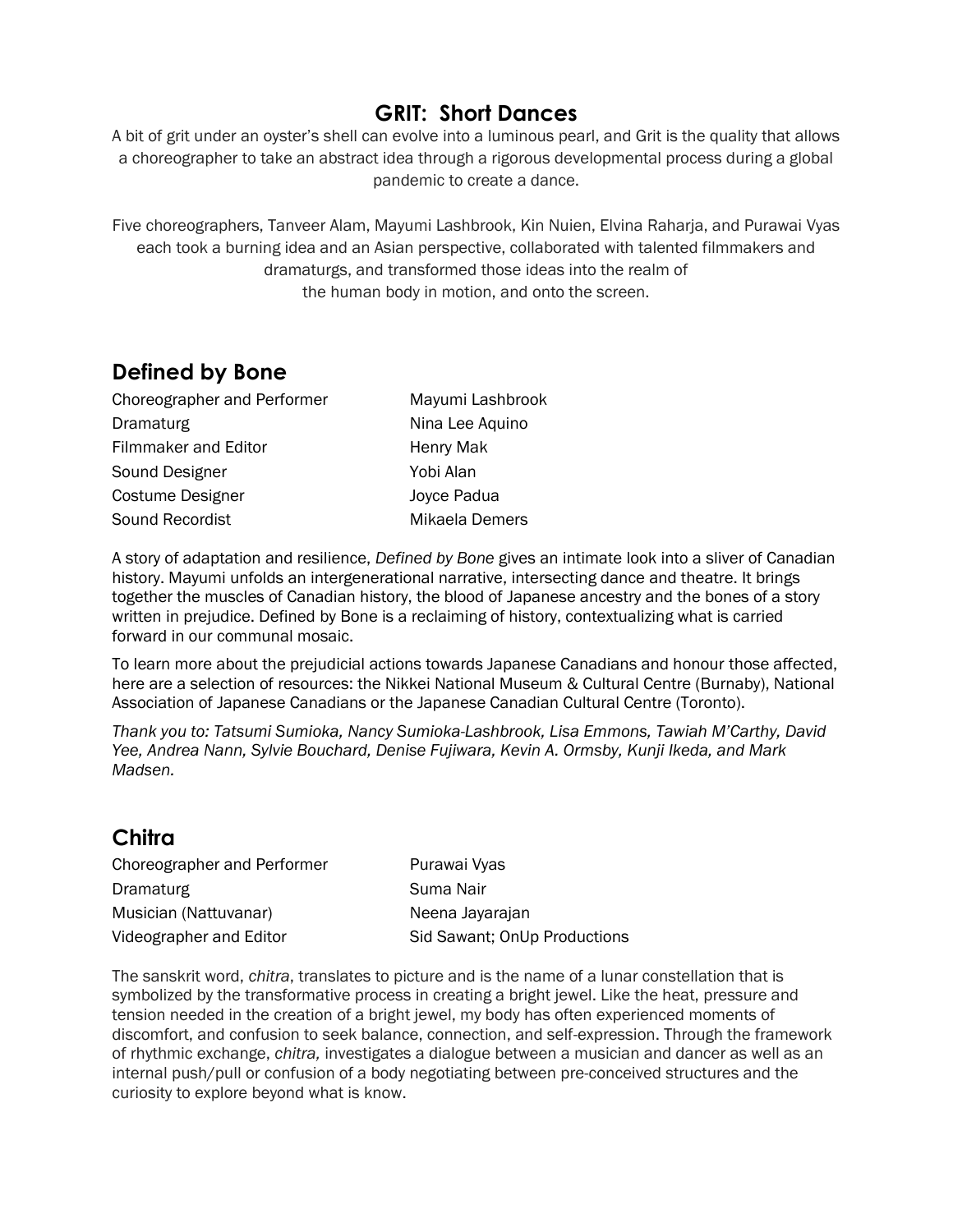# **Puan**

Choreographer and Performer Elvina Raharja Dramaturg Queenie Seguban DOP and Editor **Phil Kim** Sound Editor **Countilians** ccourier139 Music Part 1 **Bandung, Sound Editing and Composition by ccourier139** Music Part 2 **Angel, Written and Performed by Naji (naji.land)**, Produced by The Kount

Puan (translation woman) is a coming-of-age performance exploring self-identity and womanhood as a young Indonesian woman. The project illustrates the journey to self-acceptance and liberation. This performance is inspired by my upbringing and my own healing journey, and I hope it can inspire you as well. Terima kasih.

*I want to express my immense gratitude to: CanAsian for this amazing opportunity and for trusting my artistry; Queenie, for the support and guidance as my dramaturg; Phil, for the excellent work shooting & editing this performance; Thane, for composing the music for this piece and supporting me; Naji, for allowing me to use one of his beautiful tracks; and Bo and Kosi, for being a part of the feedback session.*

# **Leher**

| Choreographer and Performer                | Tanveer Alam                                         |
|--------------------------------------------|------------------------------------------------------|
| Dramaturg                                  | Harikishan S. Nair                                   |
| Music                                      | <b>Gurumurthy Vaidya</b>                             |
| Videographer, Projections, Editor<br>Venue | Robert Kingsbury<br><b>Collective Space, Toronto</b> |

Leher, which translates to Waves in Urdu, is inspired by a phrase that was often used by my guru Sandhya Desai in my early years of training — Kathak is like a river, it flows…

This short work begins my investigation of the anatomical specificities of the spine in relation to the Kathak technique, as well as the undercurrent of Angika Abhinaya (conveying meaning through the whole body), which is inherent to Kathak. This research is framed within the Hindustani classical music structure of the Bandish, in which poetry is set to melody and rhythm. The poetic lines of this Bandish, refer to a river and its movements. Parallels are drawn between the spine and the river: both flowing, expansive, and contained.

*My deepest gratitude to my gurus, mentors, and teachers for all of their teachings and knowledge. Thank you to my collaborators Harikishan S. Nair, Robert Kingsbury, and Gurumurthy Vaidya who have supported me through this research. Lastly, a huge thank you to CanAsian Dance Festival for supporting the beginnings of this creation.*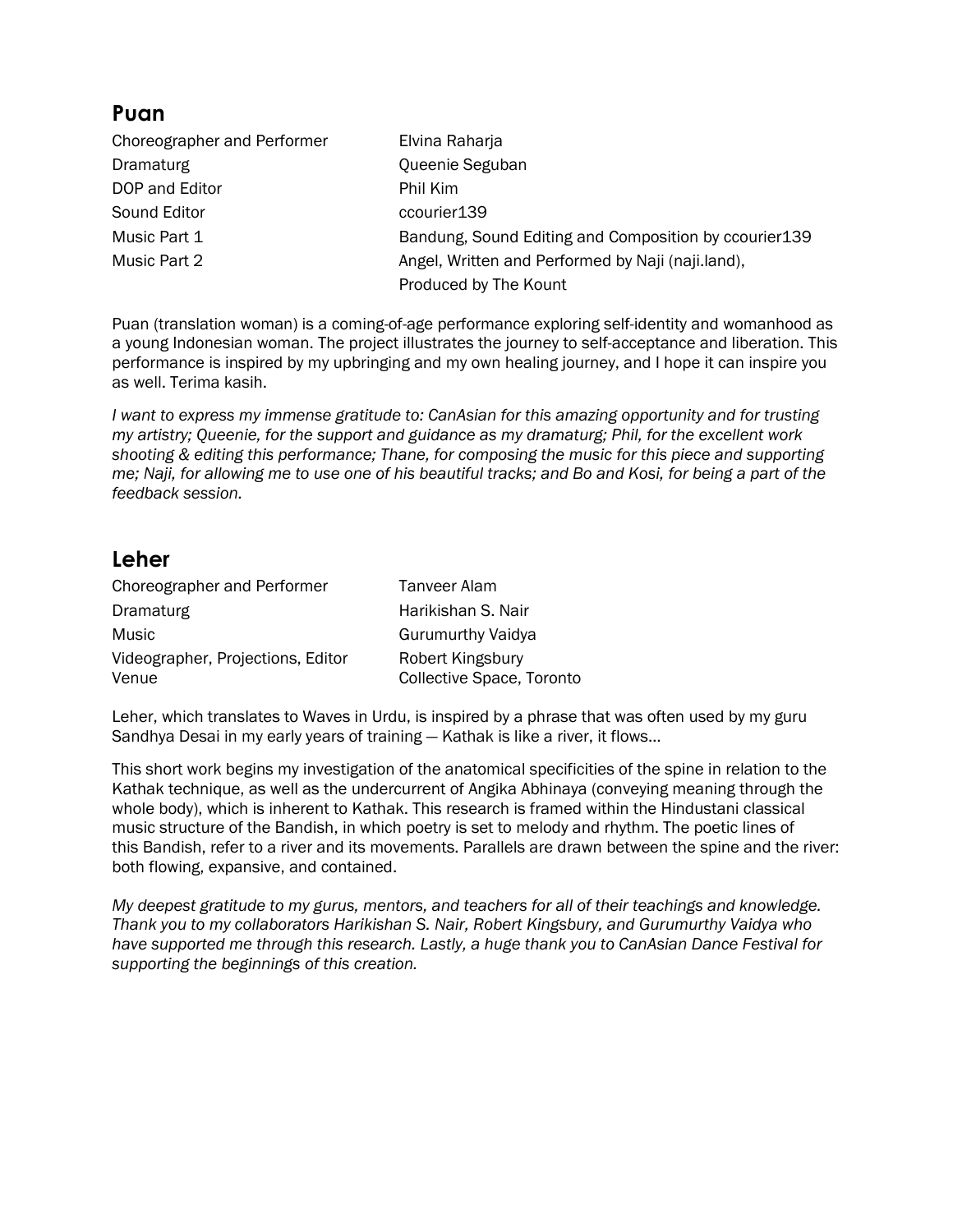# **Project Lullaby: CHOICE**

#### Trigger Warning: This film portrays suicidal ideation

| Co-Directors                        | Kin Nguien and Katrina Castro                                                         |
|-------------------------------------|---------------------------------------------------------------------------------------|
| <b>Creative Director and Writer</b> | Kin Nguien                                                                            |
| Choreographers and Performers       | Kin Nguien, AJ Velasco                                                                |
| Dramaturg                           | Karen Kaeja                                                                           |
| Director of Photography             | Katrina Castro                                                                        |
| Cinematographer                     | lan Simon                                                                             |
| Editors                             | Katrina Castro, lan Simon                                                             |
| Co-Producers                        | Kin Nguien, Ian Simon, Katrina Castro, AJ Velasco,                                    |
| <b>Production Assistants</b>        | AJ Velasco, Jonathan Yau                                                              |
| Locations                           | Bruce's Caves Conservation Area, Lion's Head Provincial Park,<br>Makethefilms Studios |

*Special Thanks to CanAsian Dance, Canuck Camera Corp., Pauline Chung, Ediya Daulet, Denise Fujiwara, Hayley Goldenberg, Adina Herling, Rachel Hunter, Kaeja d'Dance, Allen Kaeja, Mika Kaeja, Makethefilms Studios, Materialistic Inc., Neil Mcloughlin, Chris Morsby, Adrian Vendiola, Vybe Dance Studio, Sorah Yang*

*I am very grateful that CanAsian Dance has given me the opportunity to bring CHOICE to life. Thank you to my amazing team Kat, Ian and AJ, who worked tirelessly by my side and to Karen, who patiently guided us throughout the process. We hope this film leaves an impression in your hearts and will be the fuel for empathy and change towards the stigma of mental health in our society.*

\_\_\_\_\_\_\_\_\_\_\_\_\_\_\_\_\_\_\_\_\_\_\_\_\_\_\_\_\_\_\_\_\_\_\_\_\_\_\_\_\_\_\_\_\_\_\_\_\_\_\_\_\_\_\_\_\_\_\_\_\_\_\_\_\_\_\_\_\_\_\_

# **ARTIST BIOGRAPHIES**

Born and raised in Montreal, Tanveer Alam started his training in the Indian classical dance form of Kathak with Sudeshna Maulik and continues to study with guru Sandhya Desai. Alam also trains in Taal Vidya — the knowledge of Hindustani classical rhythms, with guru Pandit Divyang Vakil. He is a 2019 graduate of The School of Toronto Dance Theatre. Alam has performed in the works of Pandit Birju Maharaj, Janak Khendry, Rina Singha, Lata Pada, Brandy Leary, Noémie Lafrance, and Sanjukta Sinha. An emerging choreographer, he hopes to carry forward Kathak in relation this his own truths as a diasporic artist, as well as reflect on the different trainings his body holds. His work has been presented at Dance Ontario DanceWeekend, MAI – Montréal, arts interculturels, SummerWorks Festival, and Tangente to name a few. Alam has been supported by The Canada Council for the Arts, Toronto Arts Council, and Ontario Arts Council.

Katrina Castro is a well-versed individual who mainly works as a Filmmaker, Creative Director and Yoga Instructor. Driven by curiosity and intention, she found her love for storytelling in 2016 when she was integrated in Toronto's Dance Community. Since then, she has been able to work with artists, local brands and non-profits in directing, documenting and producing films and branded content. She aims to express relatable stories pertaining to social, political and cultural topics in their truest forms. Her work is meant to convey emotional and unorthodox experiences on different mediums in order to provoke self-dialogue.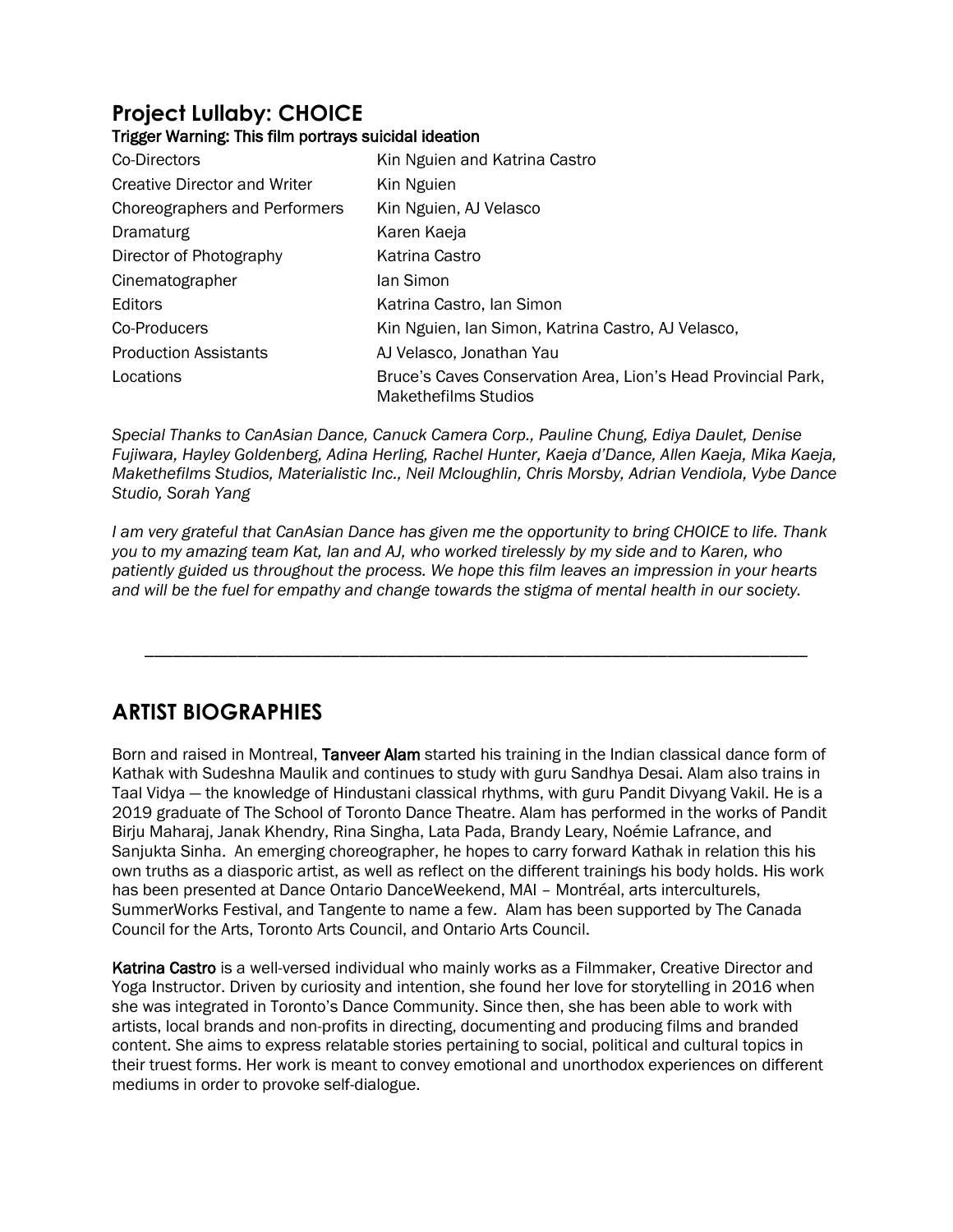ccourier139 is an audio-based project established in Montreal Quebec. The persona is designed to weave sonic tapestries creative and emotional narratives within sample-based music. Using a broad array of sounds focuses on the similarities and sharing of emotional content between genres, styles and tones. The principle of the dream like sound is rooted in the concept of nostalgia for utopia, to return home to no place. This project is a branch of the musical creations by the multifaceted artist Thane Johnson.<https://soundcloud.com/ccourier139>

Neena Jayarajan is an independent dance theatre artist with extensive experience in bharatnatyam and odissi dance techniques. Her primary training was under the tutelage of Dr. Menaka Thakkar, and Sujatha Mohaptra. She served as the Assistant Artistic Director of Menaka Thakkar Dance Company for 7 years, as well as assistant teacher at nrtyakala for the past 20 years. She currently is an Associate Artist at Nova Dance involved in both creative and organizational roles. Neena completed her MA in Dance from York University and was a 2016 recipient of the Chalmers Arts Fellowship Grant. She made her theatrical debut in Theatre Smith's Gilmour's Metamorphosis. Neena currently sits on the board of CADA west and The Dance Current.

Karen Kaeja is a performer, choreographer, project instigator and mentor. She develops platforms for collaborative relationships between dancers and everyday people such as Porch View Dances. Co-Artistic Director of Kaeja d'Dance with Allen Kaeja she is in The Canadian Who's Who, with awards including Dance Ontario Lifetime Achievement Award, CDA "I Love Dance" Community Award, and Paul D. Fleck Fellowship. She was a finalist for the TAF Celebration of Cultural Life Award, TAF Muriel Sherrin Award, NOW's Best Local Choreographer and twice for NOW's Best Dance Company, plus 7 Dora Mavor Moore nominations. Commissioned and presented by performance series around the world, she collaborates with many of Canada's brilliant dance artists. www.kaeja.org

Phil Kim began exploring dance and videography, separately, throughout his undergraduate years. There was no original intention to pursue a career in a creative field beyond university, due to parental influence (i.e. go to university to study for law school). It happened anyways. Phil now has freelanced as a videographer for just over 3 years, focusing primarily on dance videography. [www.kimphilms.com](http://www.kimphilms.com/)

Robert Kingsbury is a multi-disciplinary artist practicing somatic and conceptual approaches to choreography. A graduate of York University's Fine Arts program, Robert works in the fields of videography, musical composition and dance, collaborating with a wide array of artists and performers. His choreographic work has been self-produced, presented at Summerworks, the Rhubarb Festival, Dance Matters, Guelph Dance, commissioned by DUO, performed by Toronto Dance Theatre & Cadence Contemporary Ballet. Robert has danced for many independent choreographers including D.A. Hoskins, David Earle, Brandy Leary, Andrew Tay, Padmini Chettur, Bill James, and Terrill McGuire. He has performed across Ontario, in Montreal, Berlin & NYC. Robert was honored to receive the 2011 Premiere's Award for Emerging Artist. Other training highlights include 8 intensives with the Trisha Brown Dance Company and an internship with Dancetheatre David Earle. Robert is a Biodynamic Craniosacral Therapist and practitioner of Somatic Experiencing.

Mayumi Lashbrook is an accomplished dance artist, choreographer, educator and arts administrator residing in Tkaronto (colonially named Toronto). She strives to increase connection and visibility in the Canadian dance landscape, with a specific focus on prioritization of marginalized voices. Mayumi is a graduate of the Ryerson University's Theatre Performance Dance program, the Co-Artistic Director of Aeris Körper, and a facilitator of Dreamwalker Dance's Conscious Bodies methodology. She has received choreographic mentorship from Peggy Baker, was an international resident in L'AiR Arts' interdisciplinary intercultural exchange program and is the subject and producer of feature film documentary Things I Cannot Avoid Saying.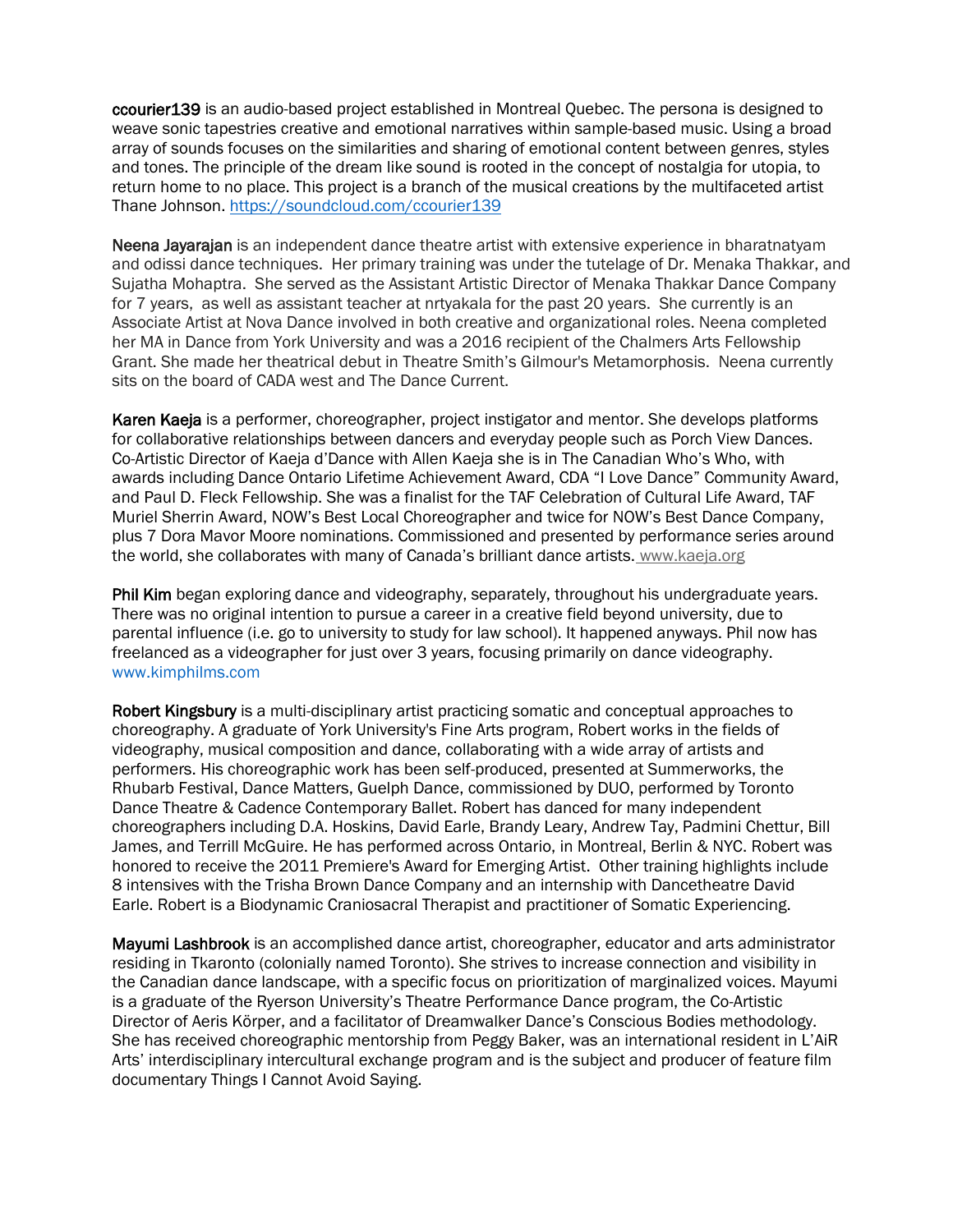With a string of firsts in Asian Canadian theatre, Nina Lee Aquino was the founding Artistic Director of fu-GEN Asian Canadian Theatre Company, organized the first Asian Canadian theatre conference, edited the first (2-volume) Asian Canadian play anthology, and co-edited the first (award-winning) book on Asian Canadian theatre. Currently, she is the Artistic Director of Factory Theatre and the President of the Professional Association of Canadian Theatres. Awards for her work include the John Hirsch Prize, the Toronto Theatre Critics Awards for Best Director, Toronto Arts Foundation's Margo Bindhart and Rita Davies Cultural Leadership Award, and three Dora Awards for Outstanding Direction.

Henry Mak is a videographer, editor, motion graphics designer and director. He is a collaborator with Dreamwalker Dance Company, serving as Director of Video Content and Editor for the interactive web performance of *Firehorse and Shadow*. He edited and collaborated on *this is where I find myself today*, a dance film by Andrea Nann and the third year students in Ryerson's Dance Program. In addition, he has created performance videos with The Canadian Music Centre, music trailers with Slowpitchsound, promotional material for Litmus Theatre's production of *Brave New World* at Theatre Passe Muraille and mini-docs on Ins Choi (creator of *Kim's Convenience*) and Trey Anthony (creator of *Da Kink in My Hair*) and other content for the Toronto Fringe. Other groups he has worked with include MABELLEarts, Polynomials, Jay9 Dance Projects, and the collective Returning River, with whom he did backdrop projections and performance capture of *Point of Origin* which was presented as part of Public Energy Performing Arts' Pivot Series.

Harikishan S. Nair is an internationally recognized dance artist, teacher, choreographer and artist scholar trained in three different styles of Indian classical dance – Bharathanatyam, Kuchipudi and Mohiniyattom. Trained under Guru Girija Chandran, who taught him Bharatanatyam and Mohiniyattom, be began his Kuchipudi training, at the age of seven, with Guru Geetha Krishnakumar and continued under Guru Bijula, both of whom who are disciples of stalwart Guru Padmabhooshan Dr. Vempatti Chinna Sathyam. Harikishan's performances have taken him across the globe. He tours new choreographic works and conducts teaching workshops and master classes extensively in North America. He has gone onto perform and present his work at numerous dance festivals and dance productions in India, UK, Canada and the USA such as Inspiration 2013, Kalanidhi Dance Festival 2013, Next Step Festival 2013 and 2015, CAN ASIAN festival 2015, Horizon series 2014, Dance Ontario DanceWeekend 2016, 2017, 2018, Fall for Dance North Festival at Union 2018, Body Brake 9.0 2018, Vilya 2019(Pittsburgh), Myseum Intersection 2019, Nuit Blanche 2019 and so on to name a few.

Growing up in the Middle East, Suma Nair was initiated into the study of bharatanatyam under the training of Sujatha Suresh. She continues to practice, teach and perform the dance. Suma draws upon her training as an Indian Classical dancer to create the foundation to explore new forms of dance expression that combine Indian Classical and contemporary styles. With an education in Business Management and Mass Communications and experience in Event Management and Public Relations, Suma Nair blends her existing skill sets with a career in the performing arts. She is currently the Assistant Artistic Director at Sampradaya Dance Creations, an award-winning South Asian dance company based in Mississauga. She has also received training in documentary filmmaking from Algonquin College Ottawa, and has worked on several videos documenting artists and other professionals. Suma holds an MFA in Dance from York University and was awarded the Susan Crocker and John Hunkin Scholarship in Fine Arts for 2014-2015. Her works include Kindred (2016), Hidden Lie (2016), Transcendence (2016) and a remount of the work "Howzat" for Sampradaya Dance Creations.

Kin Nguien is a choreographer, performer and mental health enthusiast. She is a teaching faculty of Rhythm2Dance and an artistic director of KINAJ.co. Kin has taught and mentored dancers worldwide, including France, Denmark, Ukraine, to name a few. As a recipient of numerous dance choreography awards within Canada and Europe, Kin is regarded as a "versatile performer who moves with heart."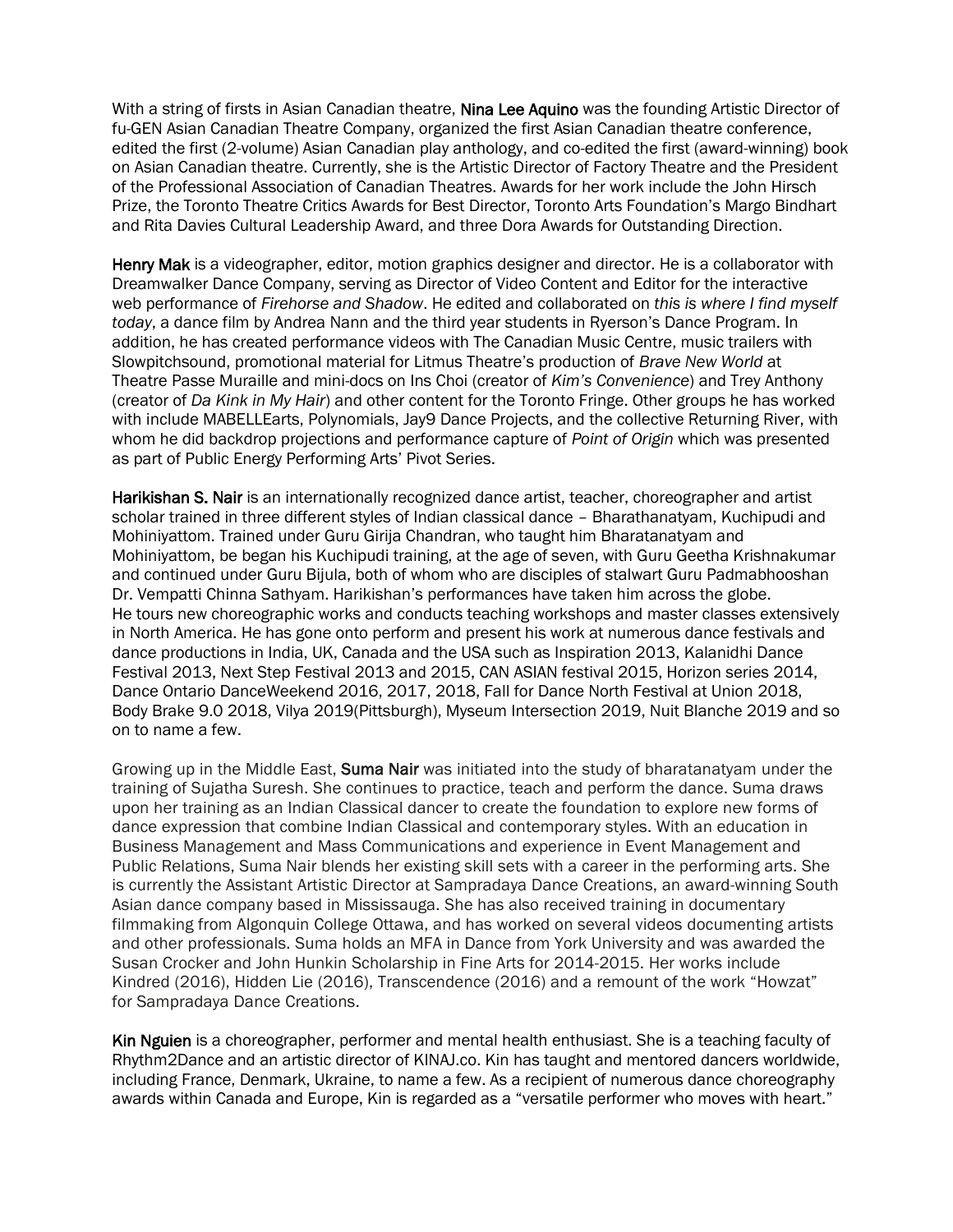Her Project Lullaby film series has been awarded Best Production and has been featured in numerous film festivals, including +4 Film Festival and FORM Film Festival. Kin strives to break boundaries with her art and challenge the conventional. She creates with the intention to bring forward compassion and empathy, which serve as fuel for change within the society.

Joyce Padua is a Toronto-based freelance set and costume designer, cutter, and head of wardrobe. A recent BFA graduate of York University, her work as a cutter and head of wardrobe has been featured in several productions including shows with Factory Theatre, Canadian Stage, and Young People's Theatre. She is dedicated to creating art that opens doors and broadens horizons. Previous theatre credits include: Costume design: The Life and Death of Fred Herko (Rendezvous With Madness Festival), Orlando (Theatre@York), Joseph and the Amazing Technicolor Dream Coat (Crescent School), Wardrobe assistant: Much Ado About Nothing (Canadian Stage), Sweat (Canadian Stage) Head of Wardrobe: TOKA (Theatre Passe Muraille), 21 Black Futures (Obsidian Theatre Company), Acts of Faith (Factory Theatre).

Elvina Raharja, born and raised in Indonesia, is a multi-disciplinary artist currently working in dance and film, with current research on mental health, self-identity, and decolonization practices. Having lived in both Indonesia and Canada gives her a high cultural awareness and more drive to create representation for people like her. Elvina strives for authentic storytelling and honest expression in any of her endeavours. She aspires to be a producer and creative director that pushes for a safe space and inclusivity for everyone, especially in the dance industry. [www.elvinaraharja.com](http://www.elvinaraharja.com/)

Sid Sawant is a Toronto and Mississauga based artist whose aspirations have led to both sides of production. After graduating with Honours from Cawthra Park's Regional Arts Program for Drama, followed by Humber College's Acting For Film and Television Program, Sid continued to keep a balance with all sides of production. His Producing credits include Massive Monster Mayhem (Nickelodeon - 2018) and, The Expanse (FX - 2018). As an Actor his films include three awardwinning films; two features titled Street Soldiers (2016) and Dowry (2015) and a short titled SUN (2015). Stage credits include Mahesh Dattani's Where There's a Will (2018), Dance Like A Man (2014) & Seven Steps Around The Fire (2013). Sid Sawant's passion for the arts stems from his family and he is grateful for their continued support.

lan Simon is a freelance cinematographer who's proficient in producing, directing and capturing short-form films, dance films, music videos, and commercials. He has been directing and producing films since 2017 after graduating from Seneca College. His journey began when working with the Toronto Dance Community in early-2017 to help dancers capture their art in film. As he progressed, Ian started to work with more artists outside of the dance community and started to build more relationships within the Film and Entertainment Industry which has helped him develop his unique style of mixing filmmaking techniques while capturing the art of movement.

Gurumurthy Vaidya hails from culturally rich belt in Western Ghats of Karnataka called Yallapura. He started his musical journey at the age of 12 with initial lessons in Classical Tabla from Pandit G G Hegde, Yallapura and later trained with well-known Pandit Basavaraj Bendigere of Dharwad. Later, he became a disciple of legendary master Pandit Ravindra Yavagal and continues to take guidance from the master. Gurumurthy is a graded Tabla artist of AIR and DOORDARSHAN. He has accompanied eminent artists like Vidushi Ashwni Bhide Deshpande, Sm Pt. Ulhas Kasalkar, Pandita N.Rajam, Pt. Ramarao Naik, Pt. Brijbhushan Kabra, to name few. He has performed in prestigious platforms across the country and abroad. To name few – Sawai Gandharva Festival Pune, Pt.Vishnu Digambar Paluskar Sageeth Sabha, Pt.Taranath Foundation, Pt. Vasanth Rao Deshpande Smrithi Sangeeth Samaroh Nagpur, USA, Muscat, Dubai, Bahrain. Gurumurthy popularised Laya Vinyasa, an ensemble of Tabla, Pakhawaj, Yakshagana maddale and Chende over many prestigious stages.